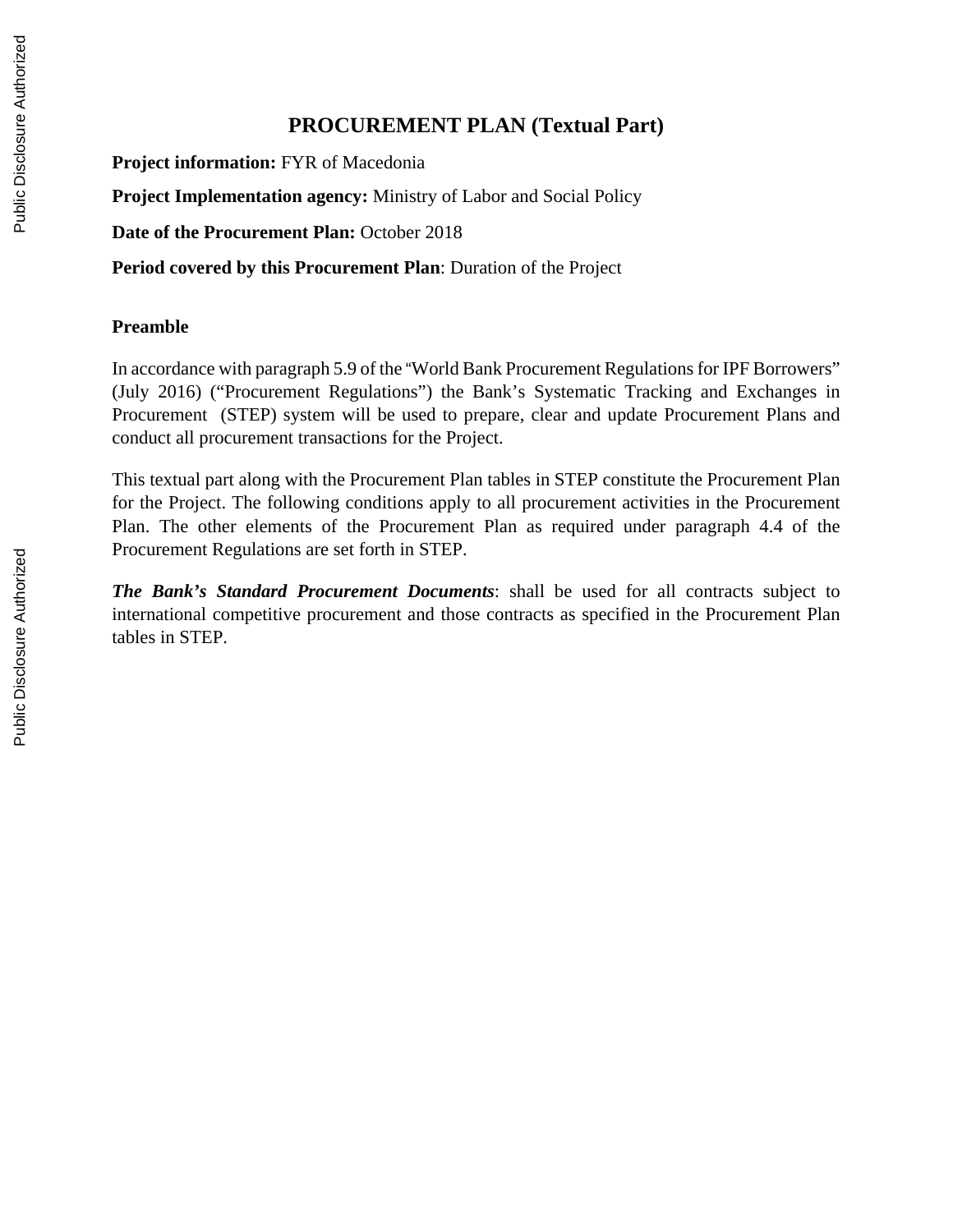## **PROCUREMENT**

## **PLAN Macedonia, former Yugoslav Republic of : Macedonia Social Services Improvement Project**

| General Information |                                               |                                                                        |            |
|---------------------|-----------------------------------------------|------------------------------------------------------------------------|------------|
| Country:            | Macedonia, former Yugoslav                    | Bank's Approval Date of the Original Procurement Plan:                 | 2018-10-22 |
|                     | Republic of                                   | Revised Plan Date(s): (comma delineated, leave blank if non 2018-10-22 |            |
| Project ID:         | P162246                                       | <b>GPN</b> Date:                                                       | 2018-09-18 |
| Project Name:       | Macedonia Social Services Improvement Project |                                                                        |            |

**Loan / Credit No:** /

**Executing Agency(ies):**Ministry of Labor and Social Policy

| <b>WORKS</b>                                                                                                                           |                      |           |             |                                  |                    |                                |                                         |        |                              |                                 |           |         |                                       |           |                                              |            |                     |         |           |                                                              |                                      |                                              |           |                 |                     |  |
|----------------------------------------------------------------------------------------------------------------------------------------|----------------------|-----------|-------------|----------------------------------|--------------------|--------------------------------|-----------------------------------------|--------|------------------------------|---------------------------------|-----------|---------|---------------------------------------|-----------|----------------------------------------------|------------|---------------------|---------|-----------|--------------------------------------------------------------|--------------------------------------|----------------------------------------------|-----------|-----------------|---------------------|--|
| Activity Reference No. /<br>Description                                                                                                | Loan / Credit<br>No. | Component | Review Type | Method                           | Market<br>Approach | Procurement<br>Process         | Prequalification Actual Amount<br>(Y/N) | (US\$) | Status                       | Process Draft Pre-qualification | Documents |         | Prequalification<br>Evaluation Report |           | Draft Bidding<br>Document /<br>Justification |            | Notice / Invitation |         | as Issued | Specific Procurement Bidding Documents Proposal Submission / | Opening / Minutes Recommendation for | <b>Bid Evaluation</b><br>Report and<br>Award |           | Signed Contract | Contract Completion |  |
|                                                                                                                                        |                      |           |             |                                  |                    |                                |                                         |        |                              | Planned   Actual                |           | Planned | Actual                                | Planned   | Actual                                       | Planned    | Actual              | Planned | Actual    | Planned   Actual                                             | Planned                              | Actual                                       | Planned   | Actual          | Planned Actual      |  |
| MK-MLSP-72220-CW-RFB-<br>134 / Renovation of MLSP,<br>SWCs, Municipalities, NEA<br>and other institutions<br>included in the SP system |                      |           | Prior       | Request for Bids Open - National |                    | Single Stage - One<br>Envelope |                                         |        | Pending<br>0.00 Implementati |                                 |           |         |                                       | 2019-08-0 |                                              | 2019-08-31 |                     |         |           | 2019-10-05                                                   | 2019-10-22                           |                                              | 2019-10-3 |                 | 2020-04-27          |  |

| <b>GOODS</b>                                                                                                                                    |                      |           |             |                                  |                         |                                |                                         |        |                                |                                      |                                       |                             |               |                                                                                                          |                                             |           |                                         |            |                   |                                              |                    |            |                               |                     |  |
|-------------------------------------------------------------------------------------------------------------------------------------------------|----------------------|-----------|-------------|----------------------------------|-------------------------|--------------------------------|-----------------------------------------|--------|--------------------------------|--------------------------------------|---------------------------------------|-----------------------------|---------------|----------------------------------------------------------------------------------------------------------|---------------------------------------------|-----------|-----------------------------------------|------------|-------------------|----------------------------------------------|--------------------|------------|-------------------------------|---------------------|--|
| Activity Reference No.<br>Description                                                                                                           | Loan / Credit<br>No. | Component | Review Type | Method                           | Market<br>Approach      | Procurement<br>Process         | Prequalification Actual Amount<br>(Y/N) | (US\$) | Process<br>Status              | Draft Pre-qualification<br>Documents | Prequalification<br>Evaluation Report | Document /<br>Justification | Draft Bidding |                                                                                                          | Specific Procurement<br>Notice / Invitation | as Issued | Bidding Documents Proposal Submission / |            | Opening / Minutes | <b>Bid Evaluation</b><br>Report and<br>Award | Recommendation for |            | Signed Contract               | Contract Completion |  |
|                                                                                                                                                 |                      |           |             |                                  |                         |                                |                                         |        |                                |                                      |                                       |                             |               | Planned Actual Planned Actual Planned Actual Planned Actual Planned Actual Planned Actual Planned Actual |                                             |           |                                         |            |                   |                                              |                    |            | Planned Actual Planned Actual |                     |  |
| MK-MLSP-72180-GO-RFB-<br>131 / Development of an<br>integrated social welfare IS<br>covering both social<br>assistance benefits and<br>services |                      |           | Prior       | Request for Bids                 | Open -<br>International | Single Stage - One<br>Envelope |                                         |        | Pending<br>$0.00$ Implementati |                                      |                                       | 2019-01-15                  |               | 2019-02-14                                                                                               |                                             |           |                                         | 2019-03-21 |                   | 2019-04-07                                   |                    | 2019-04-15 |                               | 2020-04-14          |  |
| MK-MLSP-72182-GO-RFB-<br>132 / Hardware equipment<br>for the MLSP and the social<br>institutions                                                |                      |           | Post        | Request for Bids Open - National |                         | Single Stage - One<br>Envelope |                                         |        | Pending<br>0.00 Implementati   |                                      |                                       | 2019-03-01                  |               | 2019-03-21                                                                                               |                                             |           |                                         | 2019-04-25 |                   | 2019-05-05                                   |                    | 2019-05-13 |                               | 2019-11-09          |  |
| MK-MLSP-72678-GO-RFB-<br>223 / Training for pre-<br>primary school program                                                                      |                      |           | Post        | Request for Bids Open - National |                         | Single Stage - One<br>Envelope |                                         |        | Pending<br>0.00 Implementati   |                                      |                                       | 2019-01-15                  |               | 2019-02-04                                                                                               |                                             |           |                                         | 2019-03-11 |                   | 2019-03-21                                   |                    | 2019-03-29 |                               | 2020-03-28          |  |
| MK-MLSP-72679-GO-RFB-<br>224 / In service teacher<br>training                                                                                   |                      |           | Post        | Request for Bids Open - National |                         | Single Stage - One<br>Envelope |                                         |        | Pending<br>0.00 Implementati   |                                      |                                       | 2019-02-15                  |               | 2019-03-07                                                                                               |                                             |           |                                         | 2019-04-11 |                   | 2019-04-21                                   |                    | 2019-04-29 |                               | 2020-04-28          |  |
| MK-MLSP-77087-GO-RFQ-<br>3118 / Equipment (4 years                                                                                              |                      |           | Post        | Request for<br>Quotations        | Open - National         | Single Stage - One<br>Envelope |                                         |        | Pending<br>0.00 Implementati   |                                      |                                       |                             |               | 2019-01-09                                                                                               |                                             |           |                                         |            |                   |                                              |                    | 2019-02-04 |                               | 2019-04-05          |  |
| MK-MLSP-77092-GO-RFQ-<br>326 / Vehicles (2)                                                                                                     |                      |           | Prior       | Request for<br>Quotations        | Open - National         | Single Stage - One<br>Envelope |                                         |        | Pending<br>0.00 Implementati   |                                      |                                       |                             |               | 2019-02-15                                                                                               |                                             |           |                                         |            |                   |                                              |                    | 2019-03-18 |                               | 2019-05-17          |  |

| NON CONSULTING SERVICES                 |                      |           |             |        |                   |                        |       |        |               |                                                                                              |                          |                                            |                                                                                   |           |                                                             |                                |            |                 |                     |  |
|-----------------------------------------|----------------------|-----------|-------------|--------|-------------------|------------------------|-------|--------|---------------|----------------------------------------------------------------------------------------------|--------------------------|--------------------------------------------|-----------------------------------------------------------------------------------|-----------|-------------------------------------------------------------|--------------------------------|------------|-----------------|---------------------|--|
| Activity Reference No. /<br>Description | Loan / Credit<br>No. | Component | Review Type | Method | Market<br>Approac | Procurement<br>Process | (Y/N) | (US\$) | <b>Status</b> | Prequalification Actual Amount Process Draft Pre-qualification Prequalification<br>Documents | <b>Evaluation Report</b> | Draft Bidding<br>Document<br>Justification | Specific Procurement Bidding Documents Proposal Submission<br>Notice / Invitation | as Issued | Opening / Minutes Recommendation for                        | <b>Bid Evaluation</b><br>Award | Report and | Signed Contract | Contract Completion |  |
|                                         |                      |           |             |        |                   |                        |       |        |               | Planned Actual Planned Actual Planned Actual Planned Actual                                  |                          |                                            |                                                                                   |           | Planned Actual Planned Actual Planned Actual Planned Actual |                                |            |                 | Planned   Actual    |  |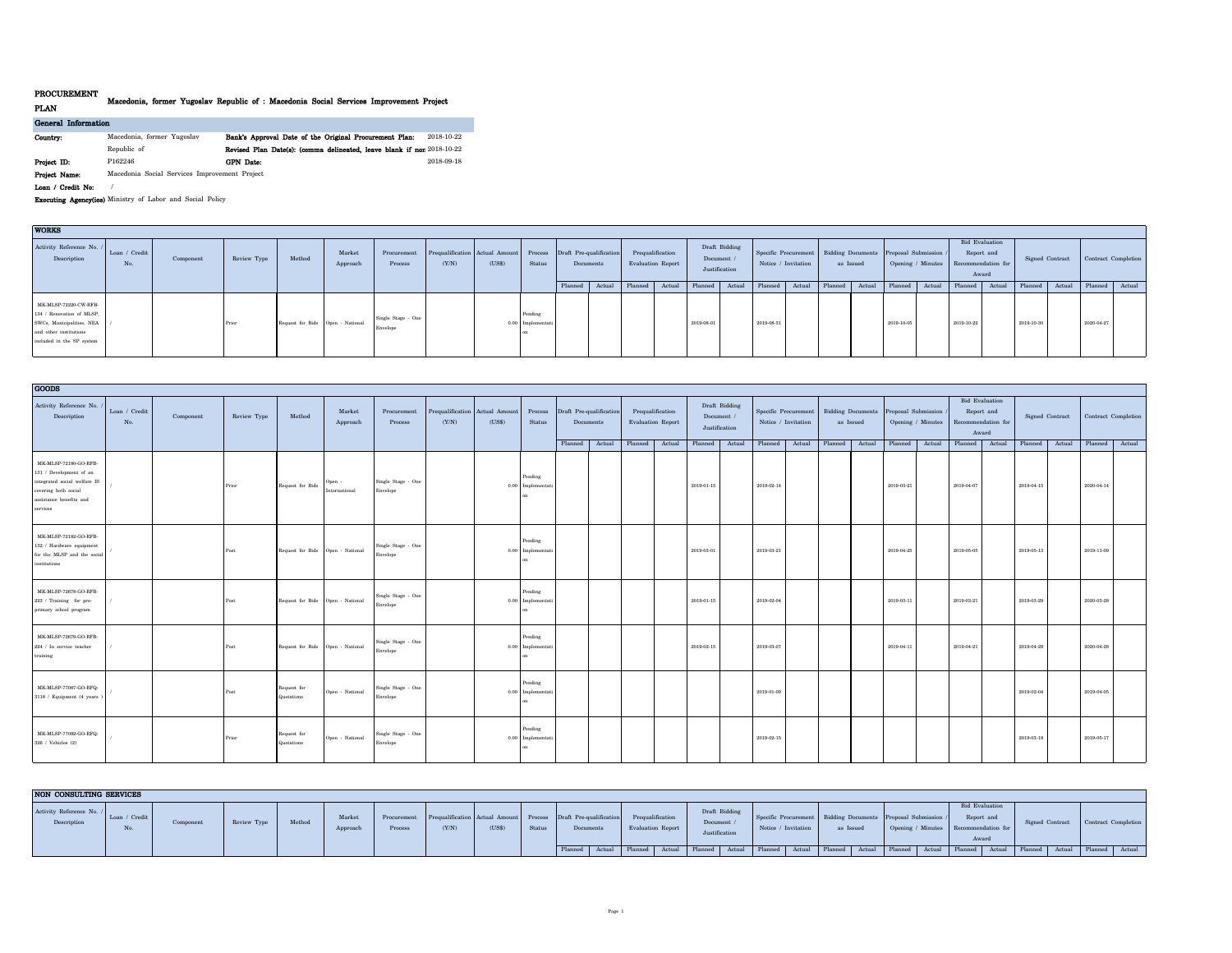| <b>CONSULTING FIRMS</b>                                                                                                                                                                                                                            |                                |           |             |                                                |                                   |               |                   |                           |                       |        |            |                |                                                                                        |        |                |            |                     |                    |               |                              |                       |        |                       |        |
|----------------------------------------------------------------------------------------------------------------------------------------------------------------------------------------------------------------------------------------------------|--------------------------------|-----------|-------------|------------------------------------------------|-----------------------------------|---------------|-------------------|---------------------------|-----------------------|--------|------------|----------------|----------------------------------------------------------------------------------------|--------|----------------|------------|---------------------|--------------------|---------------|------------------------------|-----------------------|--------|-----------------------|--------|
| Activity Reference No.                                                                                                                                                                                                                             | Loan / $\operatorname{Credit}$ |           |             |                                                | ${\it Market}$                    | Contract Type | Actual Amount     |                           |                       |        |            |                | Expression of Interest Short List and Draft Request for Proposals Opening of Technical |        |                |            |                     |                    | Evaluation of | Combined Evaluation          |                       |        |                       |        |
| Description                                                                                                                                                                                                                                        | No.                            | Component | Review Type | $\operatorname{\mathbf{Method}}$               | ${\Large\bf Approach}$            |               | ( <sup>US</sup> ) | Process Status            | Terms of Reference    |        |            | Notice         | Request for Proposals                                                                  |        | as Issued      |            | Proposals / Minutes | Technical Proposal |               | Report and Draft             | Signed Contract       |        | Contract Completion   |        |
|                                                                                                                                                                                                                                                    |                                |           |             |                                                |                                   |               |                   |                           |                       |        |            |                |                                                                                        |        |                |            |                     |                    |               | Negotiated Contract          |                       |        |                       |        |
| MK-MLSP-71874-CS-COS-<br>111 / Technical assistance<br>for legislative changes<br>regarding the implementation<br>of GMI                                                                                                                           |                                |           | Prior       | Consultant<br>Qualification<br>Selection       | $\mbox{\sf Open}$ - National      |               | 0.00              | Pending<br>Implementation | Planned<br>2019-01-15 | Actual | 2019-01-29 | Planned Actual | Planned<br>2019-02-28                                                                  | Actual | Planned Actual | Planned    | Actual              | Planned Actual     |               | Planned Actual<br>2019-03-10 | Planned<br>2019-03-18 | Actual | Planned<br>2020-03-17 | Actual |
| MK-MLSP-72163-CS-CQS-<br>$112$ / Technical assistance<br>for activation of GMI<br>beneficiaries                                                                                                                                                    |                                |           |             | onsultant<br>Qualification<br><b>Selection</b> | Open - National                   |               | 0.00              | Pending<br>Implementatio  | $2019 - 02 - 15$      |        | 2019-02-23 |                | 2019-03-20                                                                             |        |                |            |                     |                    |               | $2019 - 03 - 27$             | 2019-04-04            |        | 2020-04-03            |        |
| MK-MLSP-72164-CS-CQS-<br>121 / Technical assistance<br>for legislative changes<br>regarding the implementation<br>of social services reform                                                                                                        |                                |           |             | Consider<br>Qualification<br>${\bf Selection}$ | Open - National                   |               | 0.00              | Pending<br>Implementatio  | 2019-03-01            |        | 2019-03-09 |                | 2019-04-03                                                                             |        |                |            |                     |                    |               | $2019 - 04 - 10$             | 2019-04-18            |        | 2020-04-17            |        |
| MK-MLSP-72166-CS-COS-<br>122 / Technical assistance<br>for legislative changes<br>regarding the implementation<br>of reformed licensing<br>system                                                                                                  |                                |           | Post        | Consultant<br>Qualification<br>Selection       | $\mbox{\sf Open}$ - National      |               | 0.00              | Pending<br>Implementation | 2019-03-01            |        | 2019-03-09 |                | 2019-04-03                                                                             |        |                |            |                     |                    |               | 2019-04-10                   | 2019-04-18            |        | 2020-04-17            |        |
| MK-MLSP-72168-CS-COS-<br>$123\,$ / Social service needs<br>assessment                                                                                                                                                                              |                                |           |             | Consultant<br>Qualification<br>Selection       | Open - National                   |               | 0.00              | Pending<br>Implementation | 2019-03-01            |        | 2019-03-09 |                | 2019-04-03                                                                             |        |                |            |                     |                    |               | 2019-04-10                   | 2019-04-18            |        | 2020-04-17            |        |
| MK-MLSP-72170-CS-CQS-<br>124 / Developing system for<br>financing of social services<br>including determination of<br>cost of services,                                                                                                            |                                |           |             | Consultant<br>Qualification<br>$\rm Selection$ | Open - National                   |               | $_{0.00}$         | Pending<br>Implementation | 2019-05-01            |        | 2019-05-09 |                | 2019-06-03                                                                             |        |                |            |                     |                    |               | $2019 - 06 - 10$             | 2019-06-18            |        | $2020 - 06 - 17$      |        |
| MK-MLSP-72171-CS-CQS-<br>125 / Development of quality<br>standards including licensing<br>and accreditation and system<br>for monitoring for their<br>achievement                                                                                  |                                |           |             | Consultant<br>Qualification<br>Selection       | Open - National                   |               | 0.00              | Pending<br>Implementation | 2019-03-01            |        | 2019-03-09 |                | 2019-04-03                                                                             |        |                |            |                     |                    |               | 2019-04-10                   | 2019-04-18            |        | 2020-04-17            |        |
| MK-MLSP-72172-CS-COS-<br>$127\,$ / Transformation of the<br>large institutional capacities<br>into small group homes,<br>living with support,<br>deinstitutionalization through<br>foster families and other<br>appropriate forms of<br>protection |                                |           |             | Consultant<br>Qualification<br>Selection       | $\mbox{\texttt{Open}}$ - National |               | 0.00              | Pending<br>Implementation | 2019-01-15            |        | 2019-01-23 |                | 2019-02-17                                                                             |        |                |            |                     |                    |               | 2019-02-24                   | 2019-03-04            |        | 2020-03-03            |        |
| MK-MLSP-72175-CS-CQS-<br>$128$ / Outreach activities<br>includeing Citizen<br>Angegement activities                                                                                                                                                |                                |           | Prior       | Quality And Cost-<br><b>Based Selection</b>    | $\mbox{\texttt{Open}}$ - National |               | 0.00              | Pending<br>Implementation | 2019-03-01            |        | 2019-03-15 |                | 2019-04-26                                                                             |        |                | 2019-05-01 |                     | 2019-05-09         |               | 2019-05-22                   | 2019-05-30            |        | 2020-05-29            |        |
| MK-MLSP-72676-CS-CQS-<br>222 / Developing a new<br>capitation formula                                                                                                                                                                              |                                |           |             | onsultant<br>Qualification<br>Selection        | Open - National                   |               | $_{0.00}$         | Pending<br>Implementation | 2019-03-01            |        | 2019-03-09 |                | 2019-04-03                                                                             |        |                |            |                     |                    |               | $2019 - 04 - 10$             | 2019-04-18            |        | 2020-04-17            |        |